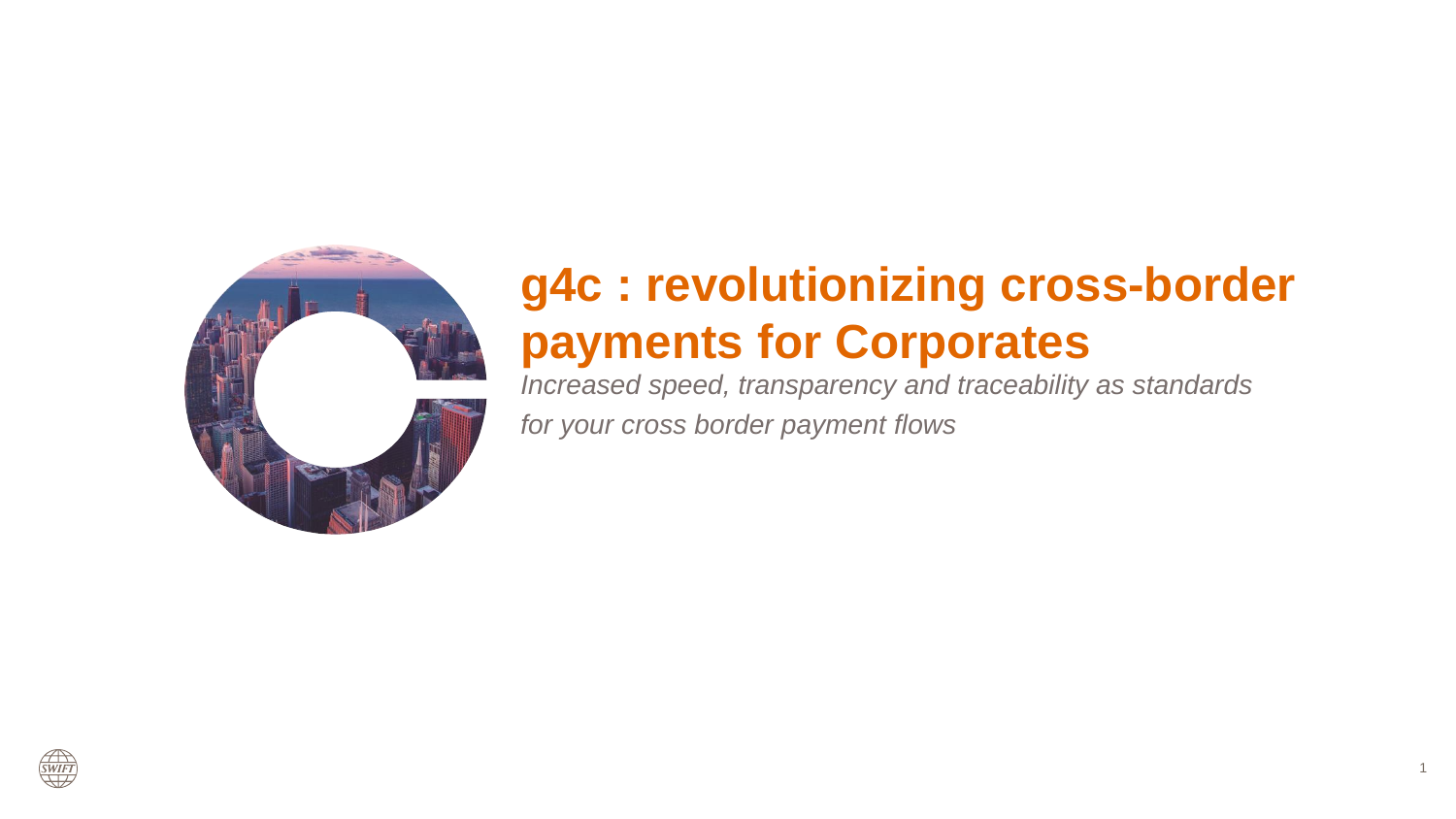

# **SWIFTgpi –** Cross-border payments transformed



ACT Dubai 2019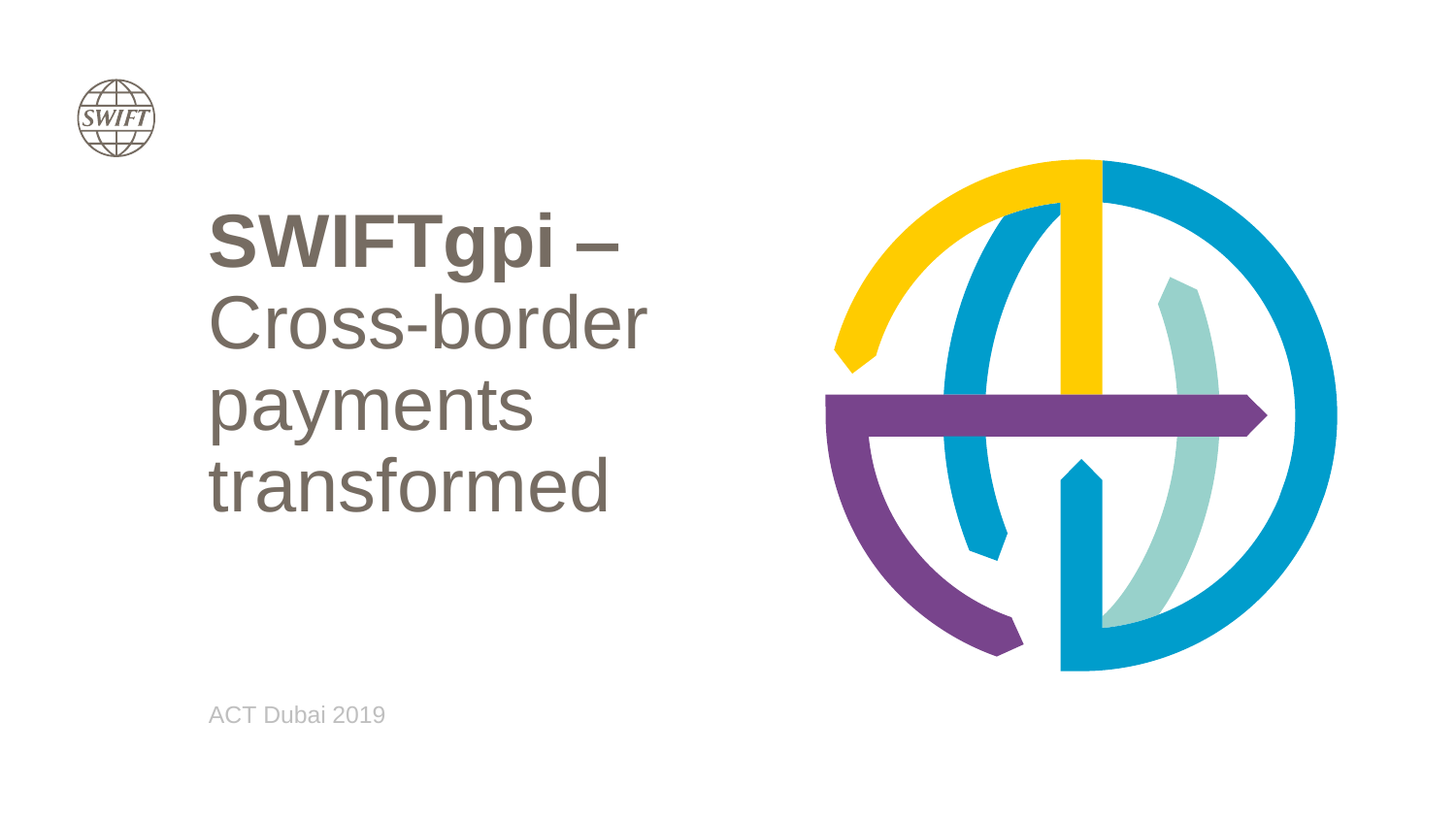**The cross-border payments landscape is being reshaped by changing customer expectations, technology, competition and regulation**





**Customers' expectations are changing rapidly** due to new digital norms mandating immediate access to accurate data

**New payment providers are challenging incumbents**  using technology to disrupt traditional models, putting pressure on costs



**Regulation** is increasingly **protecting end-customers** and focusing on **market reform**, fostering more competition and increased requirements related to liquidity & risk management

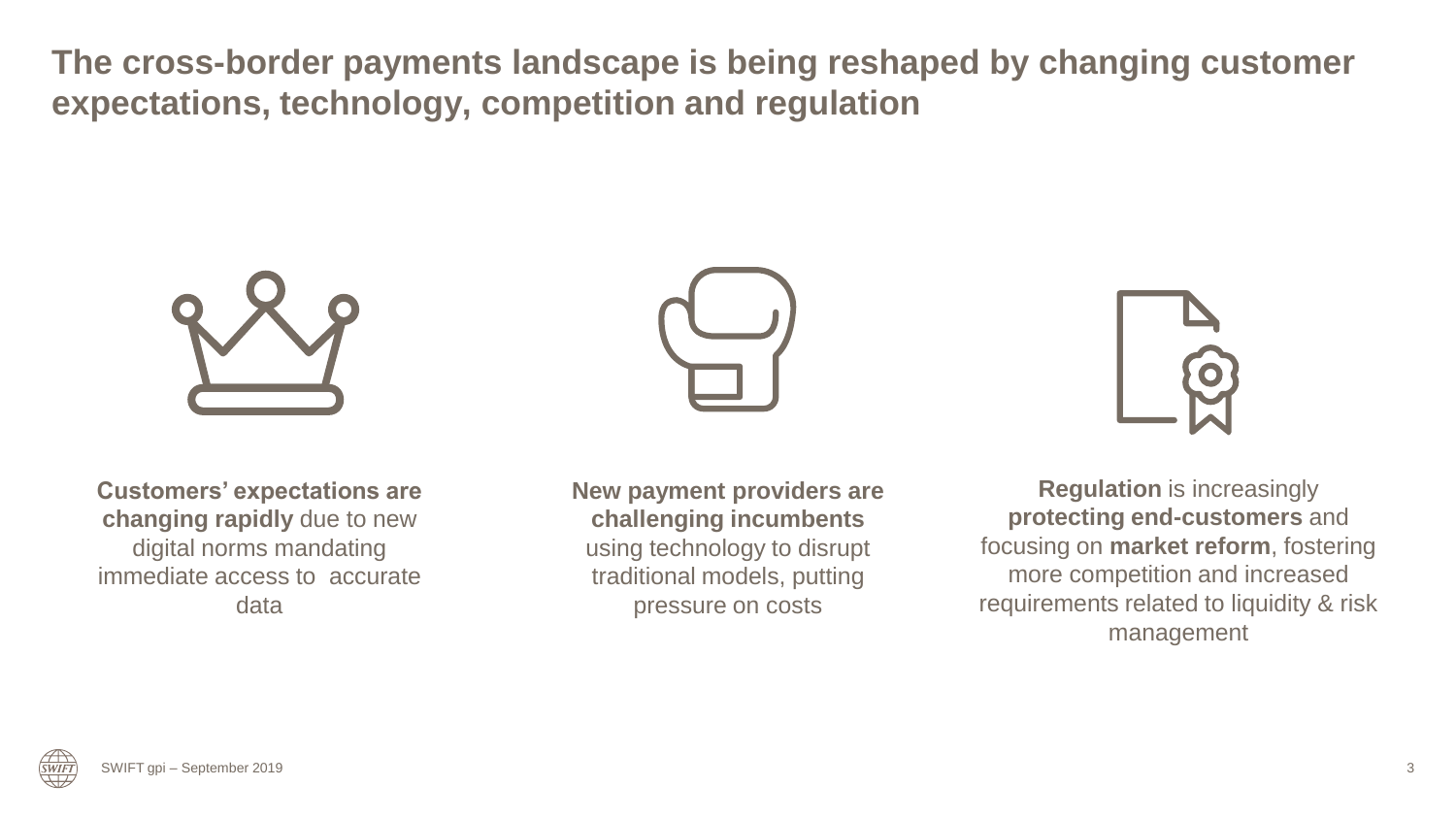# **Tackling the challenges in cross-border payments**



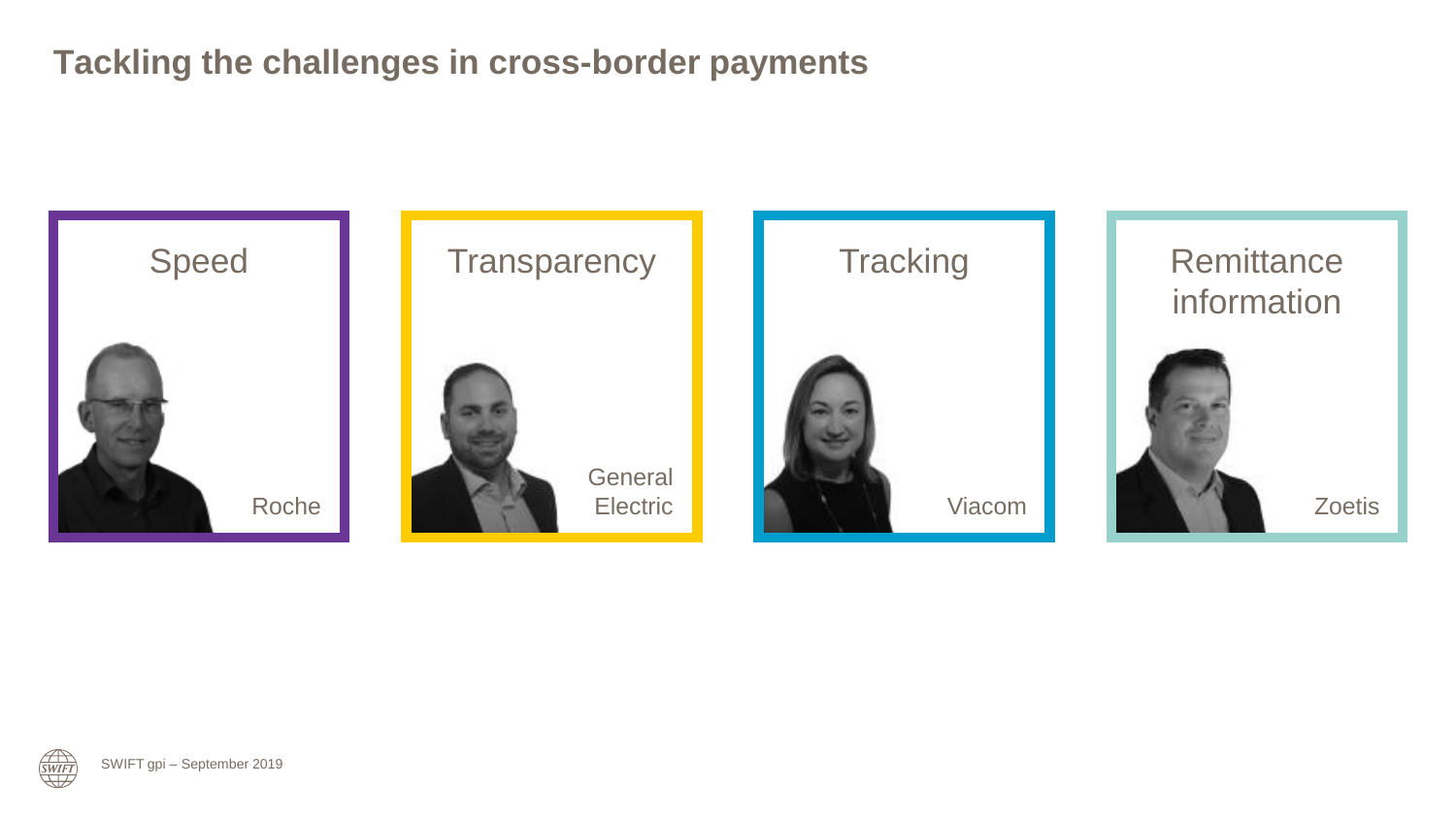# **Enhancing customer experience by delivering a new standard in cross-border payments**

*"Yesterday" |* **Traditional correspondent banking** 

Slow, can take multiple days

No transparency on costs

No transparency on time

No confirmation of credit



## *"Today" |*  **SWIFT global payments innovation (gpi)**

- $\triangleright$  Faster, same day\* use of funds
- $\triangleright$  Transparency of fees
- ➢ End-to-end payments tracking
- ➢ Remittance information transferred unaltered

(\*) within the timezone of the receiving gpi member

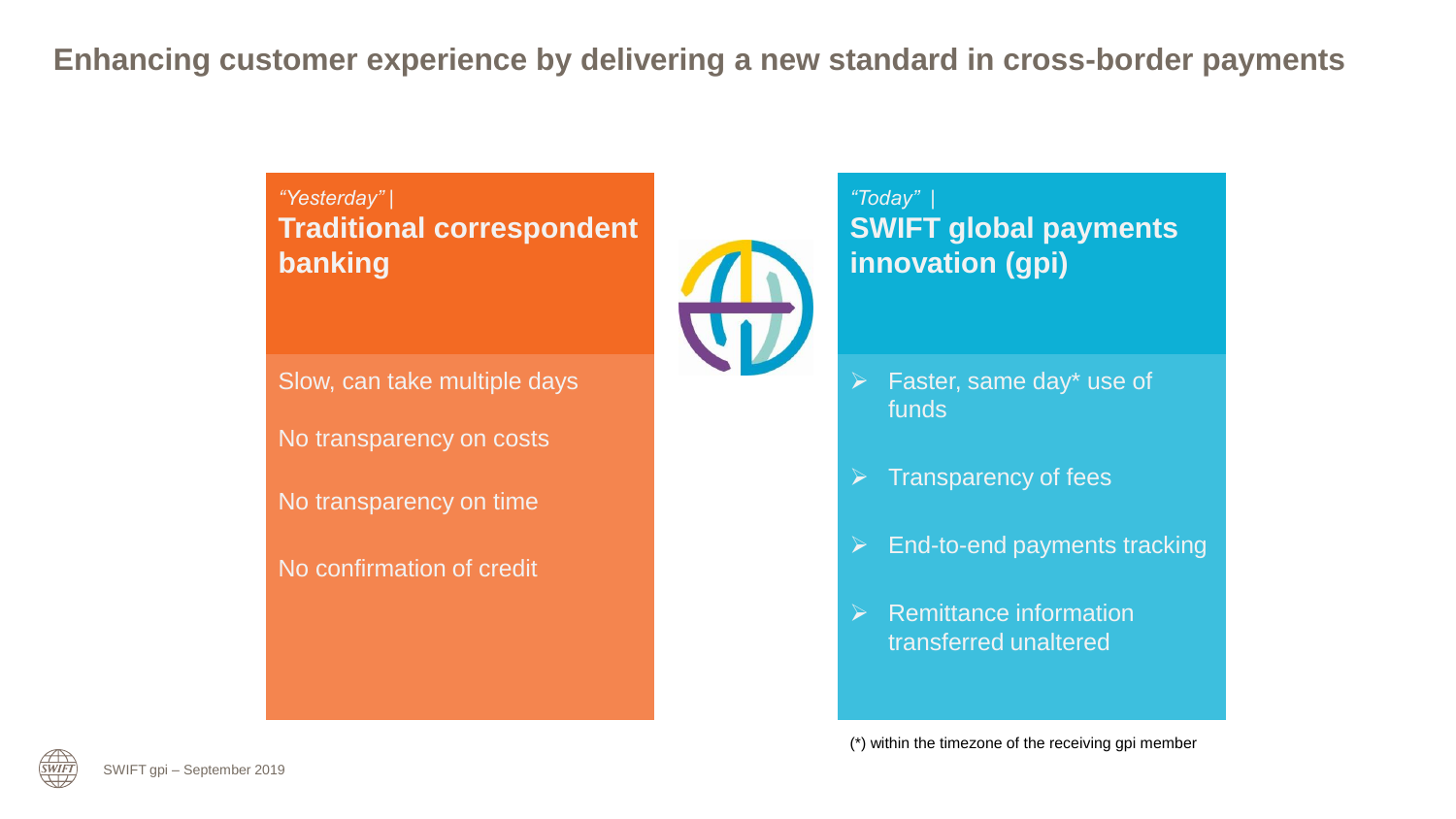# **SWIFT gpi: secure, faster, traceable & transparent cross-border payments**



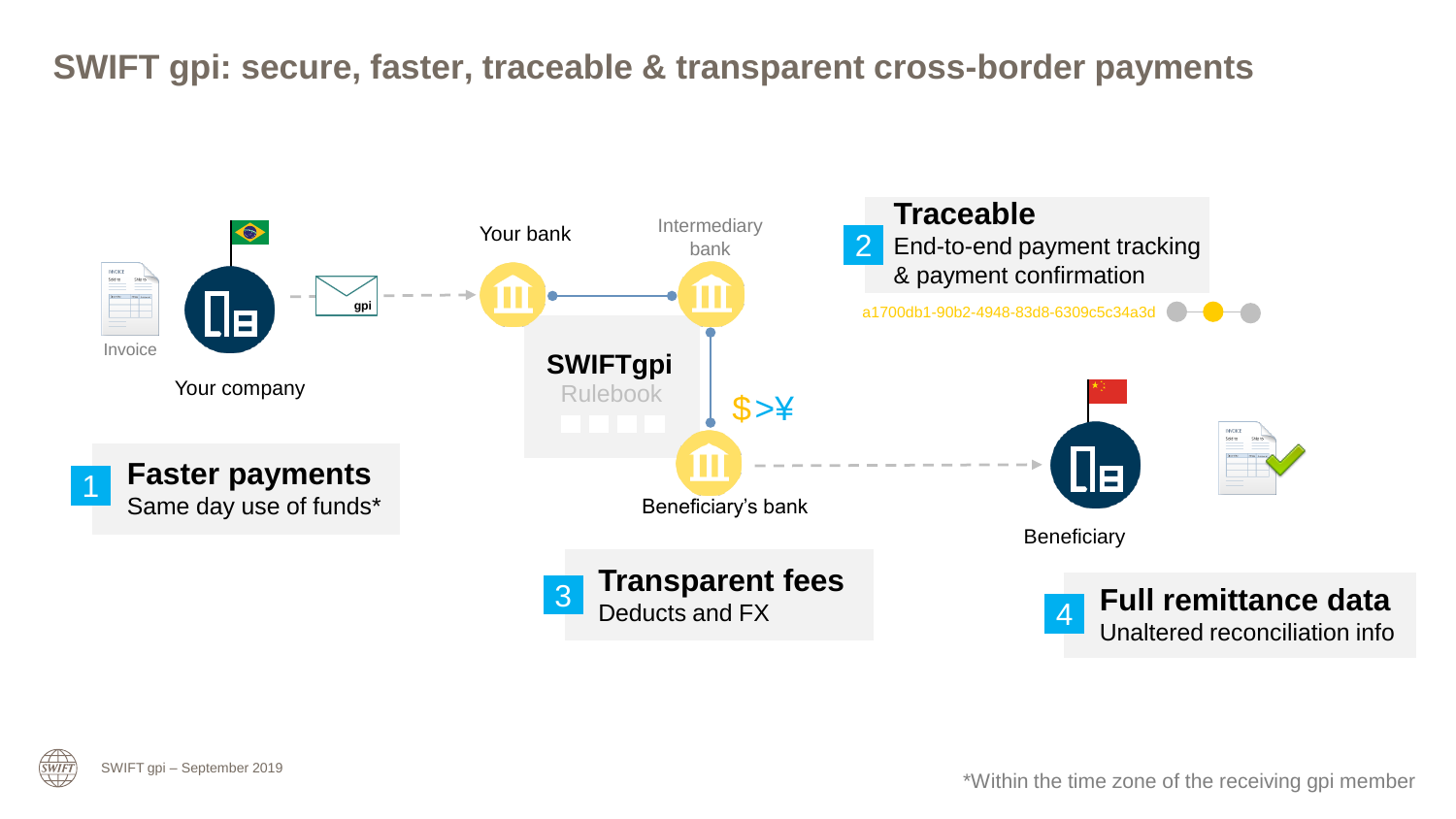# **SWIFT gpi overview**

#### **Messaging technologies**

# **Core principles of the SWIFT gpi**

- Same day use of funds
- Transparency of fees
- End-to-end tracking
- Remittance information transferred unaltered



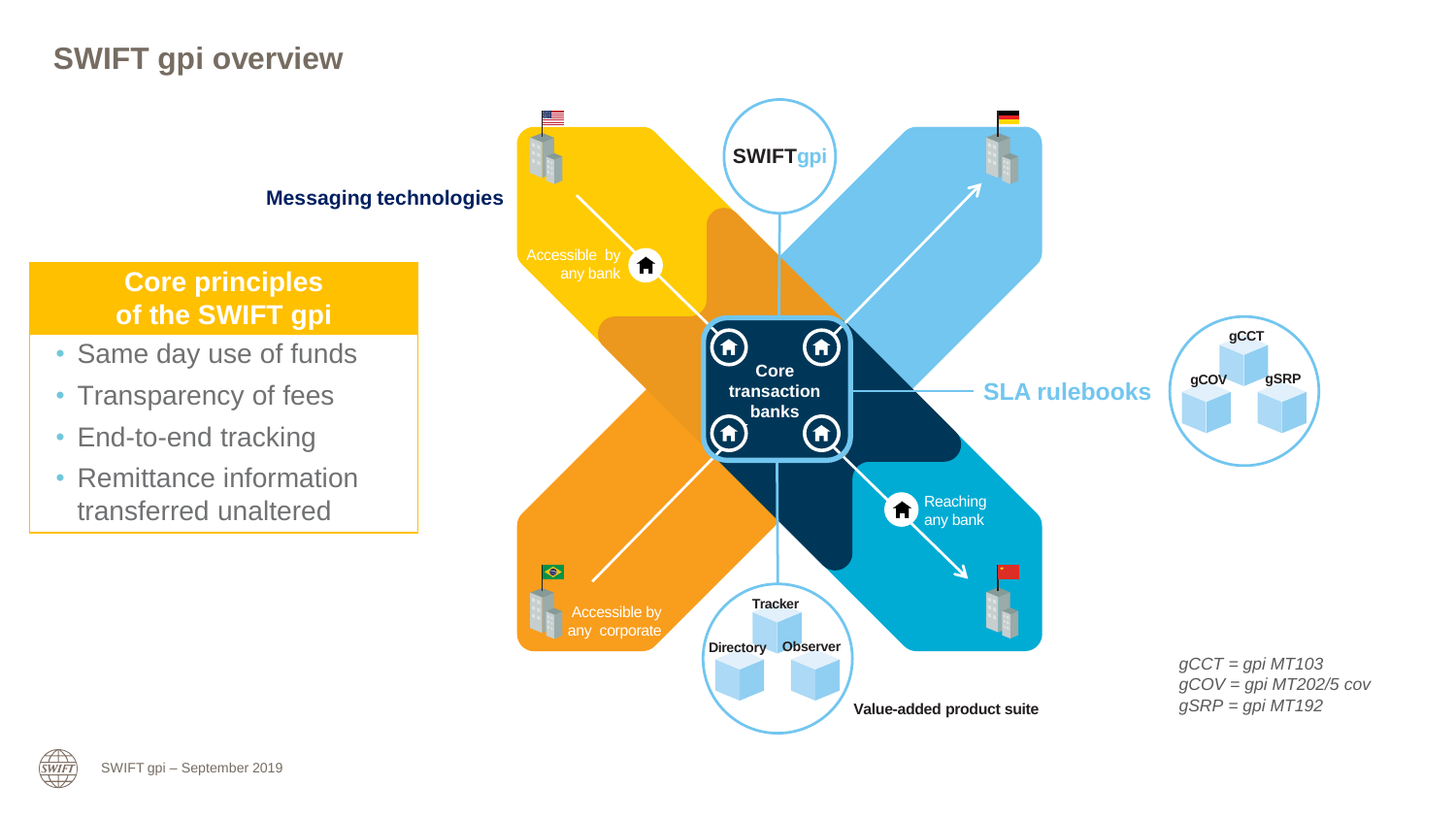# **gCCT - SLA Essentials**



#### **Core principles of the SWIFT gpi customer credit transfer**

- Same day use of funds
- Transparency of fees
- End-to-end tracking
- Remittance information transferred unaltered

# **Same day use of funds**

- ➢ *Intermediary and Instructed gpi Agents must process the payment immediately and no later than end of the day*
- ➢ *If the payment may not be processed by the end of the day, a confirmation with status pending must be provided to the tracker by end of the day at the latest*

# **Transparency of fees**

- ➢ *All gpi banks must provide transparency on their deducts on transactional basis*
- ➢ *Only the Instructing and Instructed gpi Agents can have access to the detailed breakdown of deducts from the tracker*

# **End-to-end tracking**

- ➢ *All gpi participants send and receive gpi confirmations to/from the Tracker*
- ➢ *The Instructing gpi Agent must create and populate the Unique End-to-End Transaction Reference (UETR) and the Service Type Identifier in the gpi payment instruction*
- ➢ *Other gpi Agents must include the same gpi data elements on any associated payment instructions and confirmations sent to the tracker*

# **Remittance information**

➢ *Intermediary gpi Agents must pass on the remittance information unaltered*

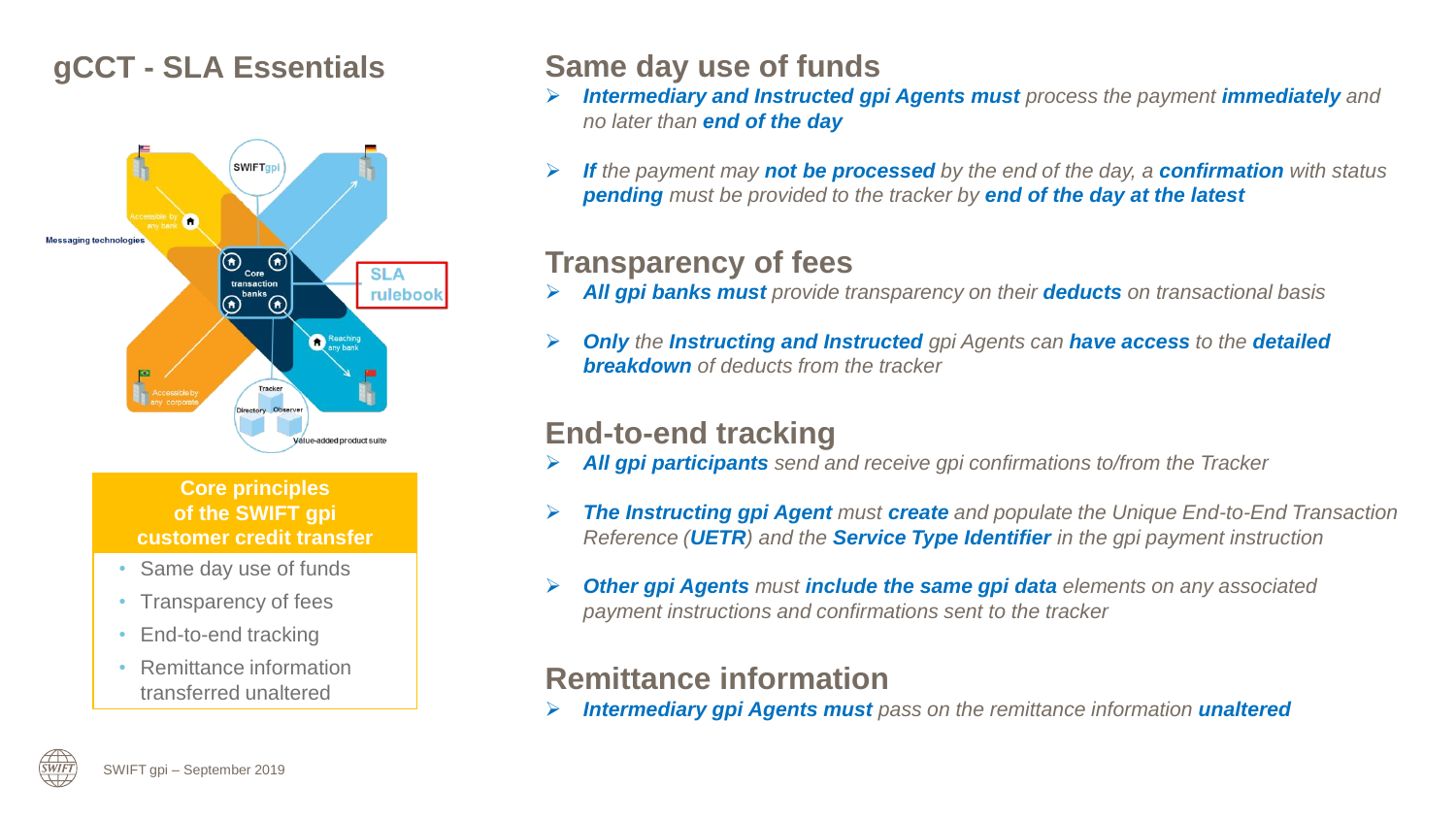# **Key features**

| Find states<br>Completed<br>Credited to beneficiary continues                | kenned James Hall Mittell<br><b>EXPERIENCE ADMINIST</b><br>465 000 DE USD - +                 | fair nearer<br>Creditory pressure<br><b>Thefamily BR</b><br>70 U1D<br><sup>5</sup> Ne their<br>484,530,001/80<br>$-988$ | line exclusive 1. 38<br>Tracting number<br>Institute debt acts a label tonne resett.       |
|------------------------------------------------------------------------------|-----------------------------------------------------------------------------------------------|-------------------------------------------------------------------------------------------------------------------------|--------------------------------------------------------------------------------------------|
| <b>Creaming customer</b>                                                     |                                                                                               |                                                                                                                         | <b>Barefillify californi</b>                                                               |
|                                                                              |                                                                                               |                                                                                                                         |                                                                                            |
| PROFITER/E AVE<br><b><i>SPECIFIC FINANCIAL</i></b><br><b>INSTITUTION CO.</b> | <b>MIT WITH 25 BAAR</b>                                                                       | SAFEX DELIGHTFUL BANK                                                                                                   | EROHUR DEALER DF<br>ABROLUTE PERFECTION                                                    |
| mit Honaten<br>$Q$ $\frac{12000}{10000}$                                     | BC GARZIE<br>$Q$ - There is the $Q$                                                           | BC: ODESPRIP<br>$Q = 755\%$                                                                                             | NO ISSUED:<br>9 NORTHERN<br><b>CONTRACTOR</b>                                              |
| C <sub>2</sub><br>twisted liters.<br>TERLIFE                                 | $+0$<br>$0 +$<br><b><i>INSIDE STOR</i></b><br>1030412474<br>ermosts.<br>NEGER<br>$20.01$ then | $+77$<br>$O+$<br>11443,2010<br>141002-0118<br>THE REAL PROPERTY.<br>te social<br>$22$ 20 Here:                          | $O +$<br>$+0$<br>talehk cons<br><i>Islandski</i><br><b>HORSE</b><br>NUMBER<br>$2$ to since |
| Resoluc's coloration:<br>449842204082233<br>Kennedy's dealership 25 USS      | <b>Breder's reference:</b><br>LEARNING PACKAGE<br>bender's deduces 77,1522                    | Texter's reference<br>this/highcock/13<br>Sender's deducts 20102                                                        | Dental's Autumn 10100                                                                      |
|                                                                              | lane industry bodys                                                                           |                                                                                                                         |                                                                                            |
|                                                                              |                                                                                               |                                                                                                                         |                                                                                            |



### **The Tracker The Observer The Directory**



#### **End-to-end payments tracking database**

- to monitor progress of a gpi payment in **real time**
- to obtain **transparency on deducts**
- to receive **confirmation** that **payment**  was **credited**

thanks to **unique end-to-end tracking identifier.**

**Accessible** via GUI **,** MT 199 and APIs

**Business Intelligence dashboard**  compliance with gpi SLA

- to **ensure control**
- to **monitor and enforce SLA**
- to **guarantee service quality**

Observer Insights, available as part of the standard gpi service. Observer Analytics, upon demand

Directory providing **operational info on gpi members, BICs, currencies, cutoff times**

**- t**o **calculate best gpi payment route**

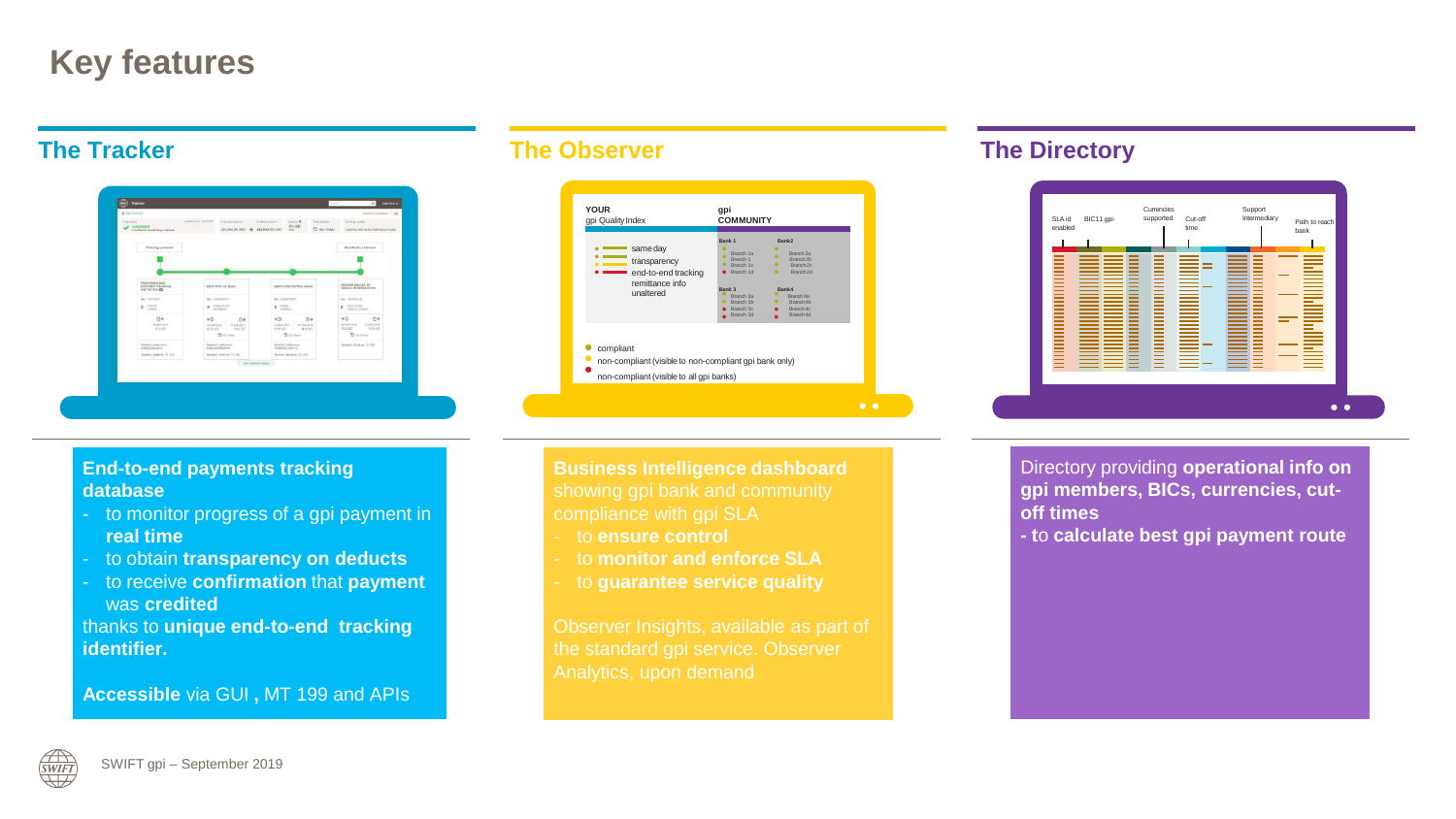# **SWIFTgpi for Corporates (g4C)**



# **Shaldon JUGDAWOOD**

SWIFTgpi Payments Expert, META

**SWIFT**



# **Ghada Al Jarbou** Head of cash Management & Global Liquidity

**Saudi British Bank**

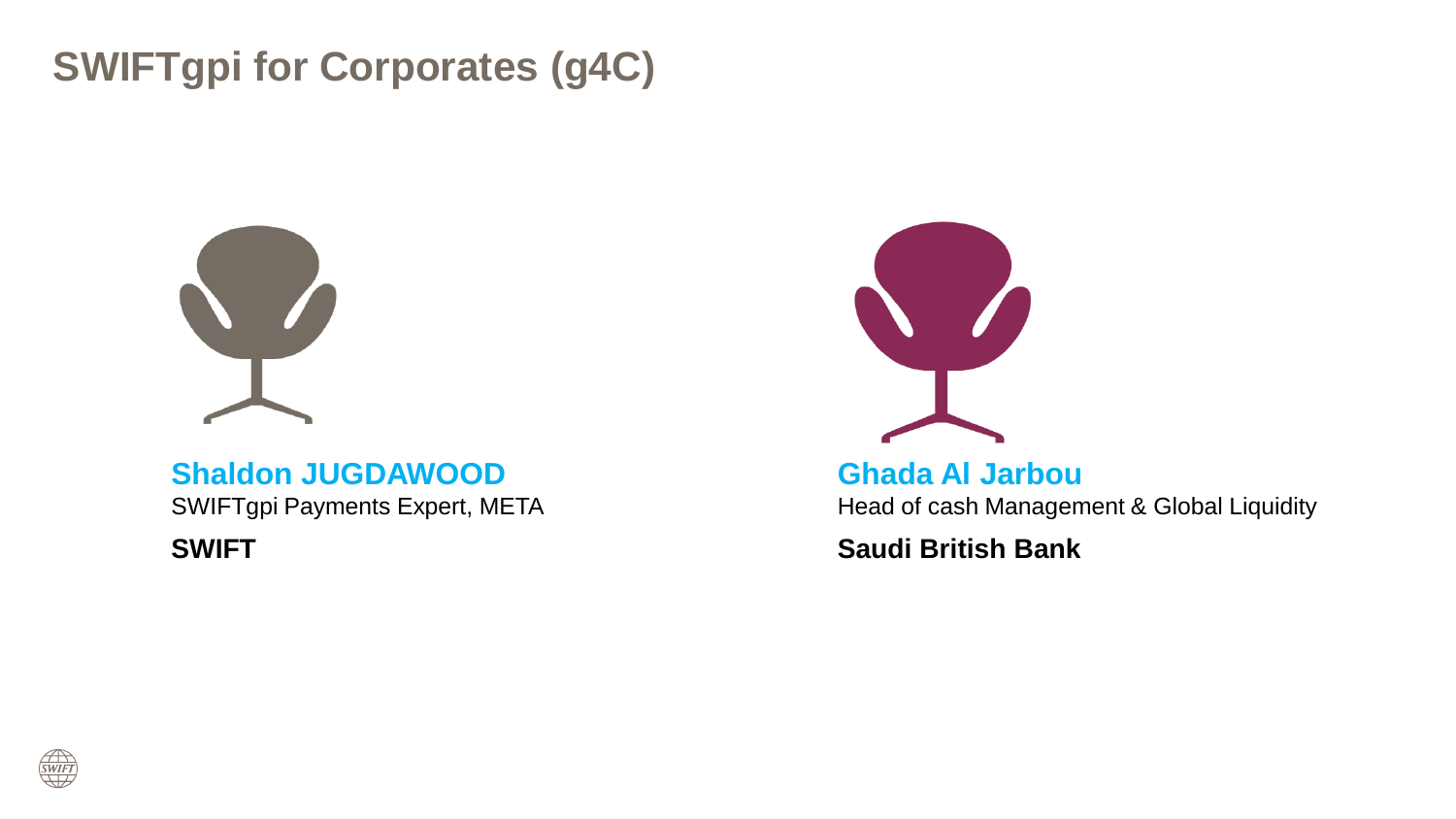

# **SWIFT gpi for Corporates (g4C)**

The new generation of cross-border payments for multi-banked corporates

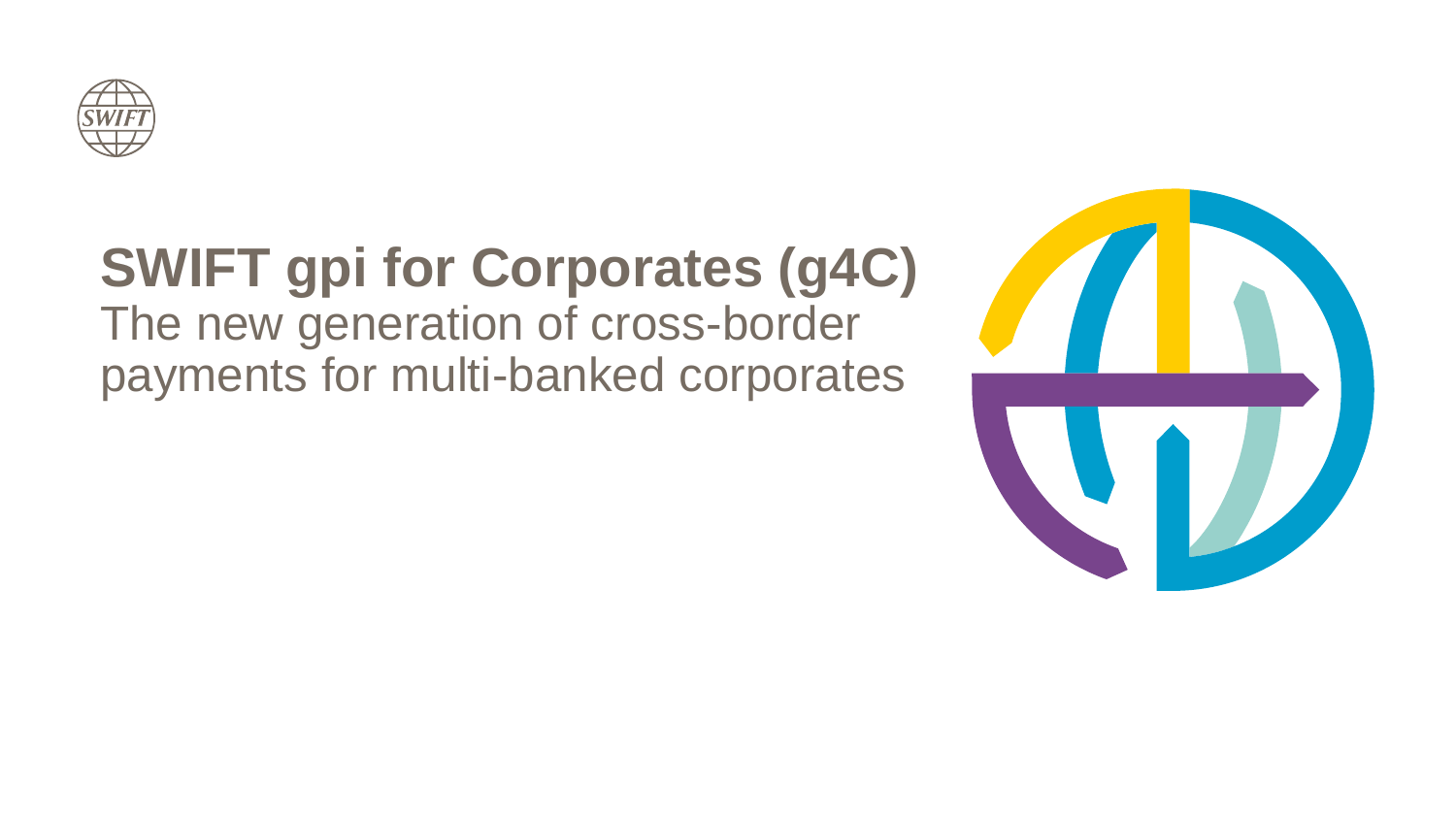# **SWIFT gpi is seeing unparalleled growth in adoption, traffic and corridors**

Very large **community** **3,660** banks signed

**526**

banking groups (60 of top 60 banking groups) **200+**

countries covered

**80+%** 

SWIFT cross-border payments represented

Millions **live** payments

**662** banks live **1,500+** country corridors **\$300 bn** payments sent as gpi every day

**60+%** cross-border MT103 sent as gpi

Delivering real **value**

On average, **40% of SWIFT gpi payments are credited to end beneficiaries within 5 minutes**, 50% within 30 minutes,

75% within 6 hours, almost 100% within 24 hours Banks have seen **significant reduction in number of payment enquiries** and quicker investigations handling

Positive reactions from corporates

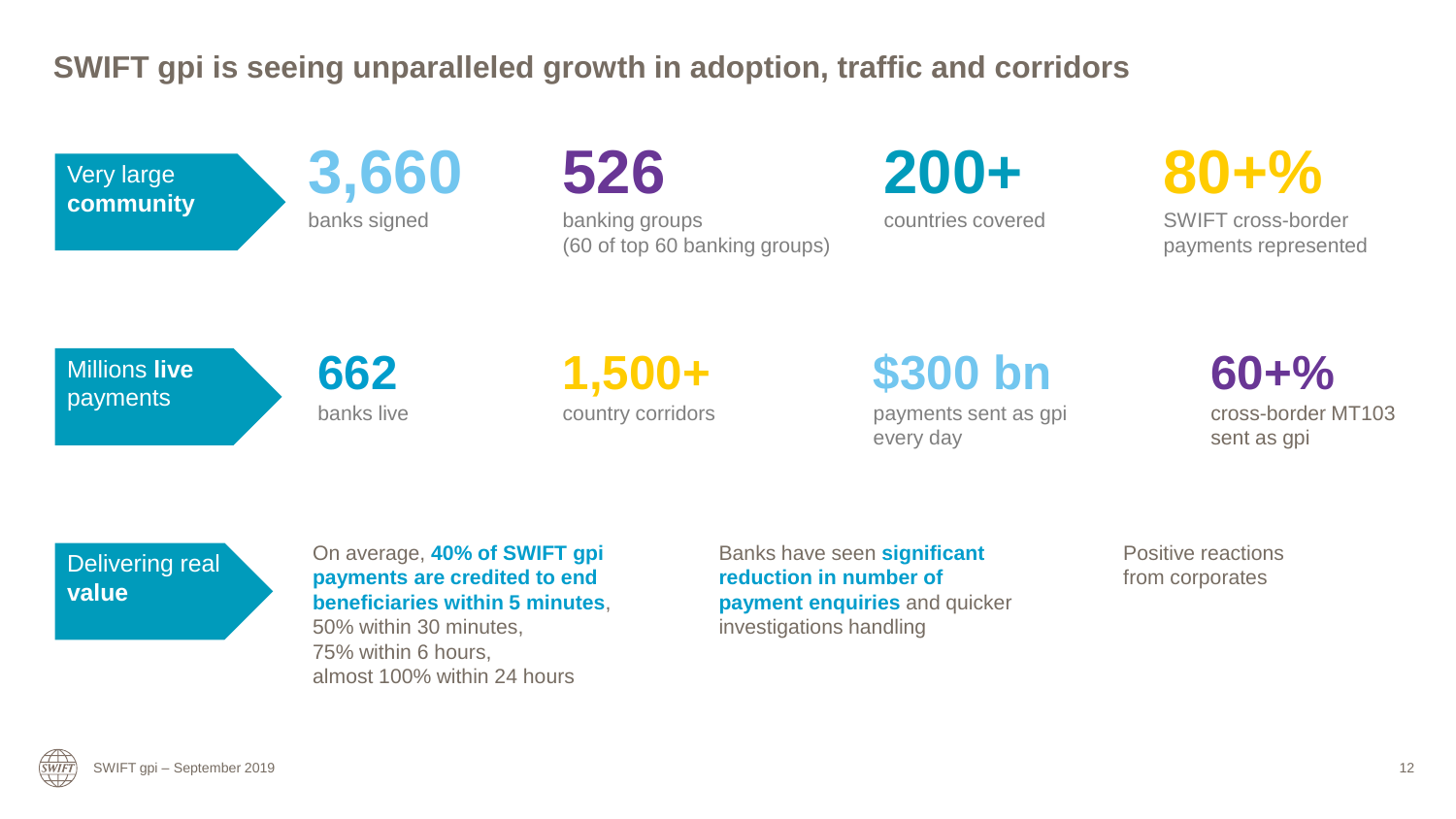# **SWIFT gpi is very fast!**



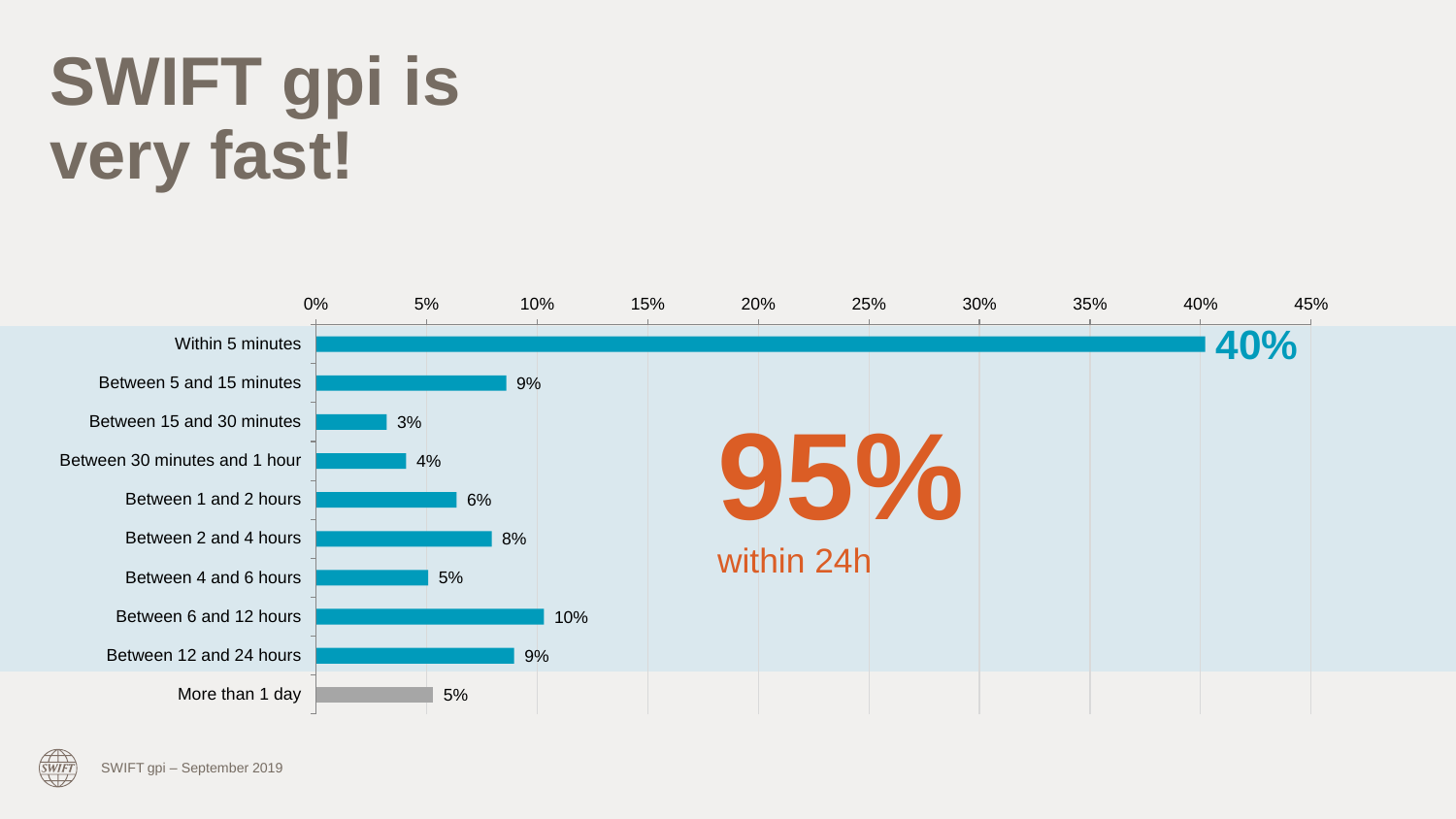# **Corporate offering by gpi banks**



## **Integrated in ERP/TMS** UETR generation & multi-bank tracking

## **gpi payments, integration in e-banking portals**

# **gpi payments, visibility through bank support**

# **SWIFT gpi capabilities**

| Multi-bank payment initiation & tracking  |  |
|-------------------------------------------|--|
| Self service tracking in e-banking        |  |
| Tracking through support desk             |  |
| Speed, transparency, unaltered remittance |  |

| Multi-bank payment initiation & tracking  |  |
|-------------------------------------------|--|
| Self service tracking in e-banking        |  |
| Tracking through support desk             |  |
| Speed, transparency, unaltered remittance |  |

| Multi-bank payment initiation & tracking  |  |
|-------------------------------------------|--|
| Self service tracking in e-banking        |  |
| Tracking through support desk             |  |
| Speed, transparency, unaltered remittance |  |

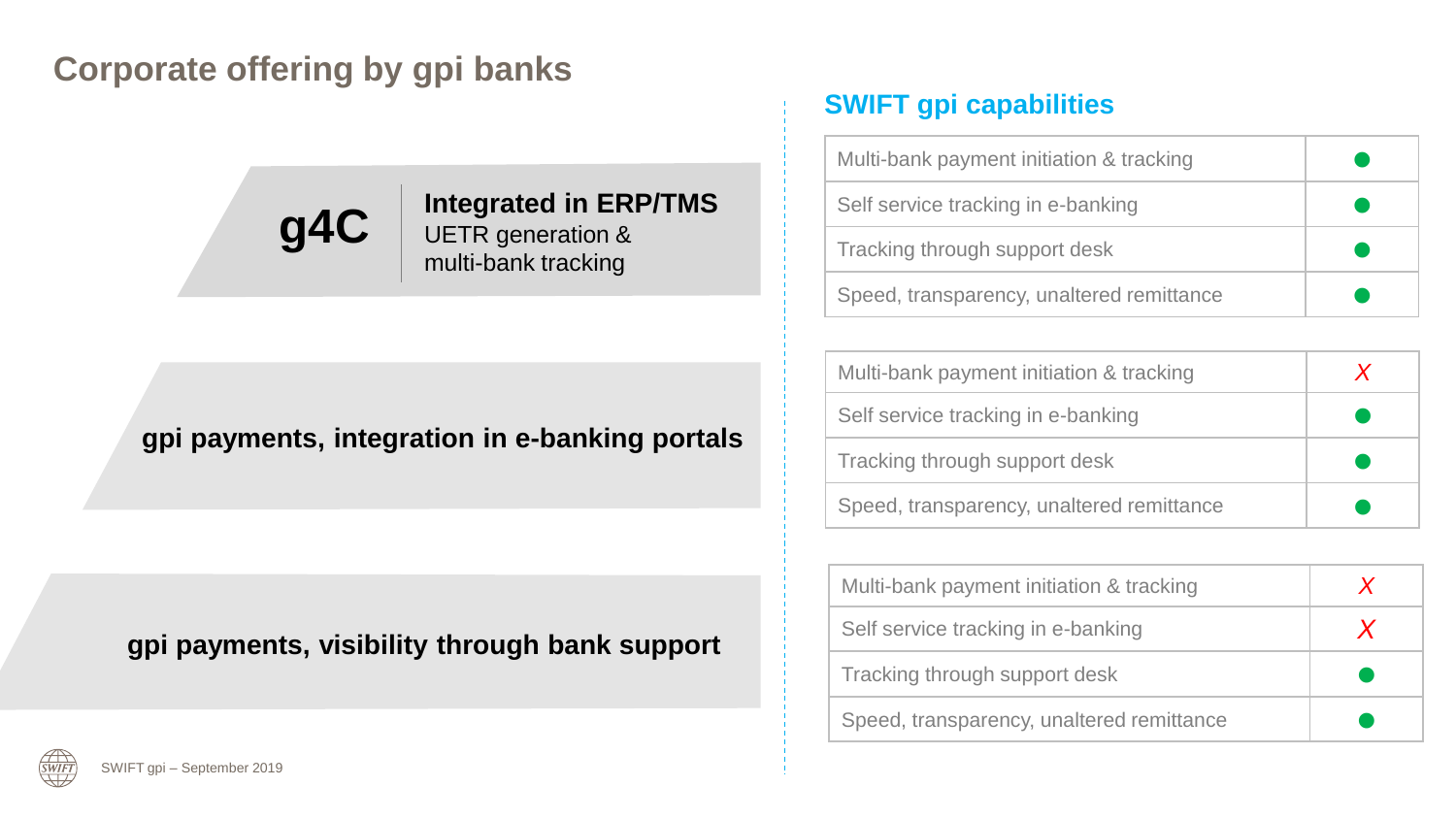# **Early adopters on going, general availability in Q2 2019**

**Successful pilot completed** Feb – Dec 2018

**Early Adopters** Jan 2019 – Jun 2019 **General availability** Jun 2019 (TBD)

- $\checkmark$  23 participants
- $\checkmark$  20 participants live
- $\checkmark$  First treasury vendors enabled (e.g. FIS, SAP, Calypso,..)
- 40+ participants
- $\checkmark$  5 cloud provides enabled
- $\checkmark$  UETR enabled for all connected corporates (March 2019)
- $\checkmark$  Available for all gpi banks & SWIFT connected corporates

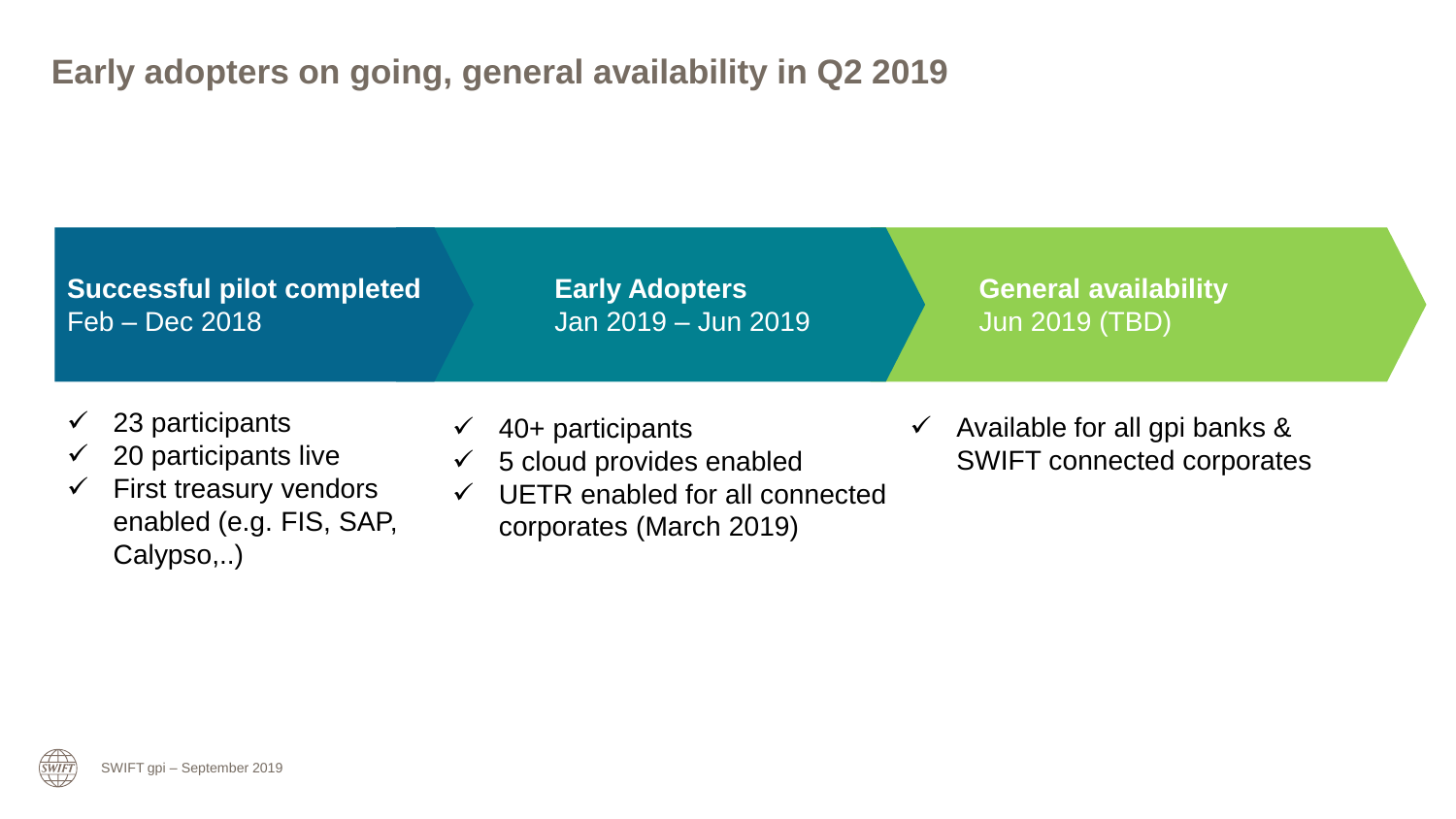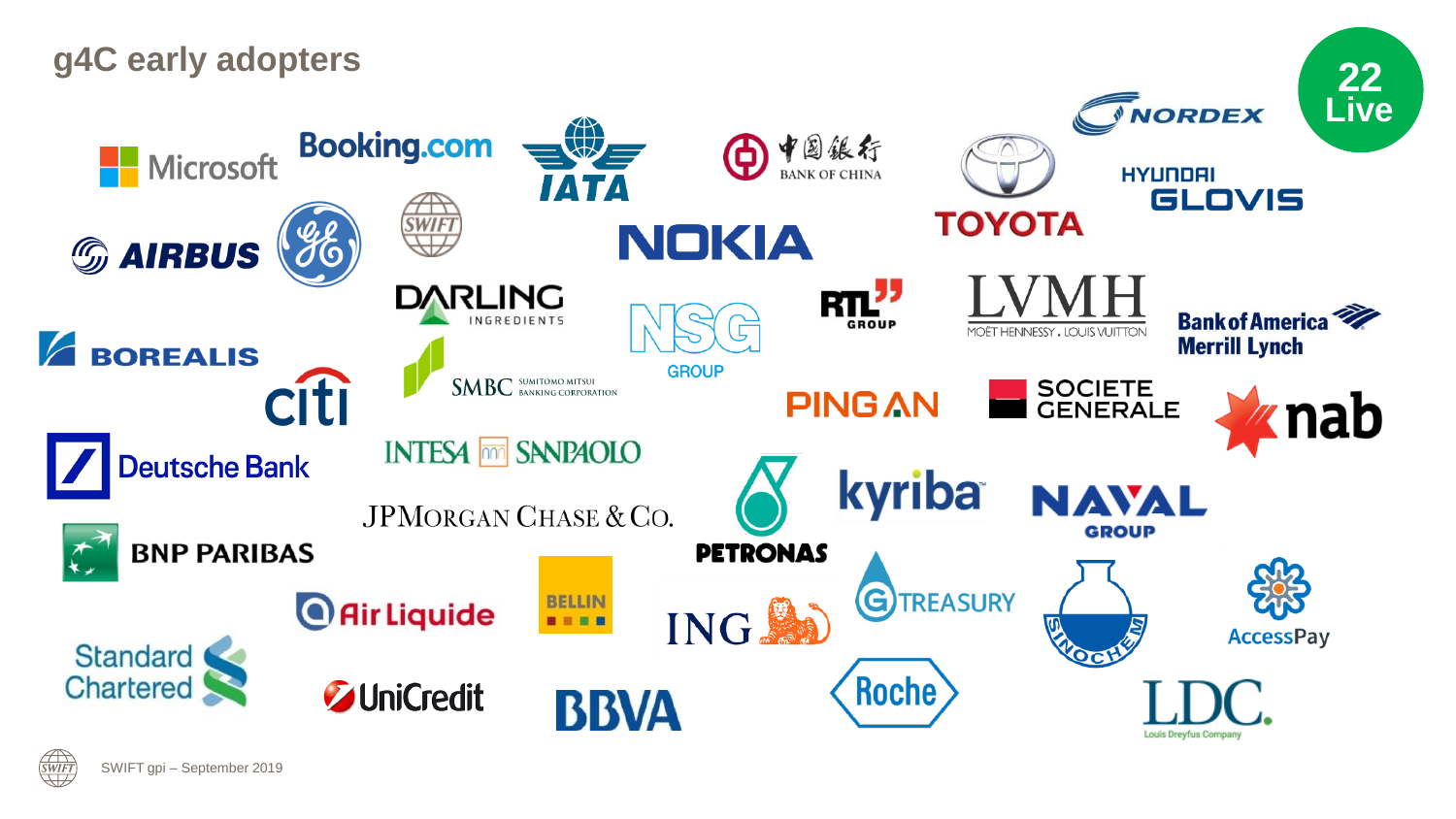# **g4C in treasury & Cash Management applications**



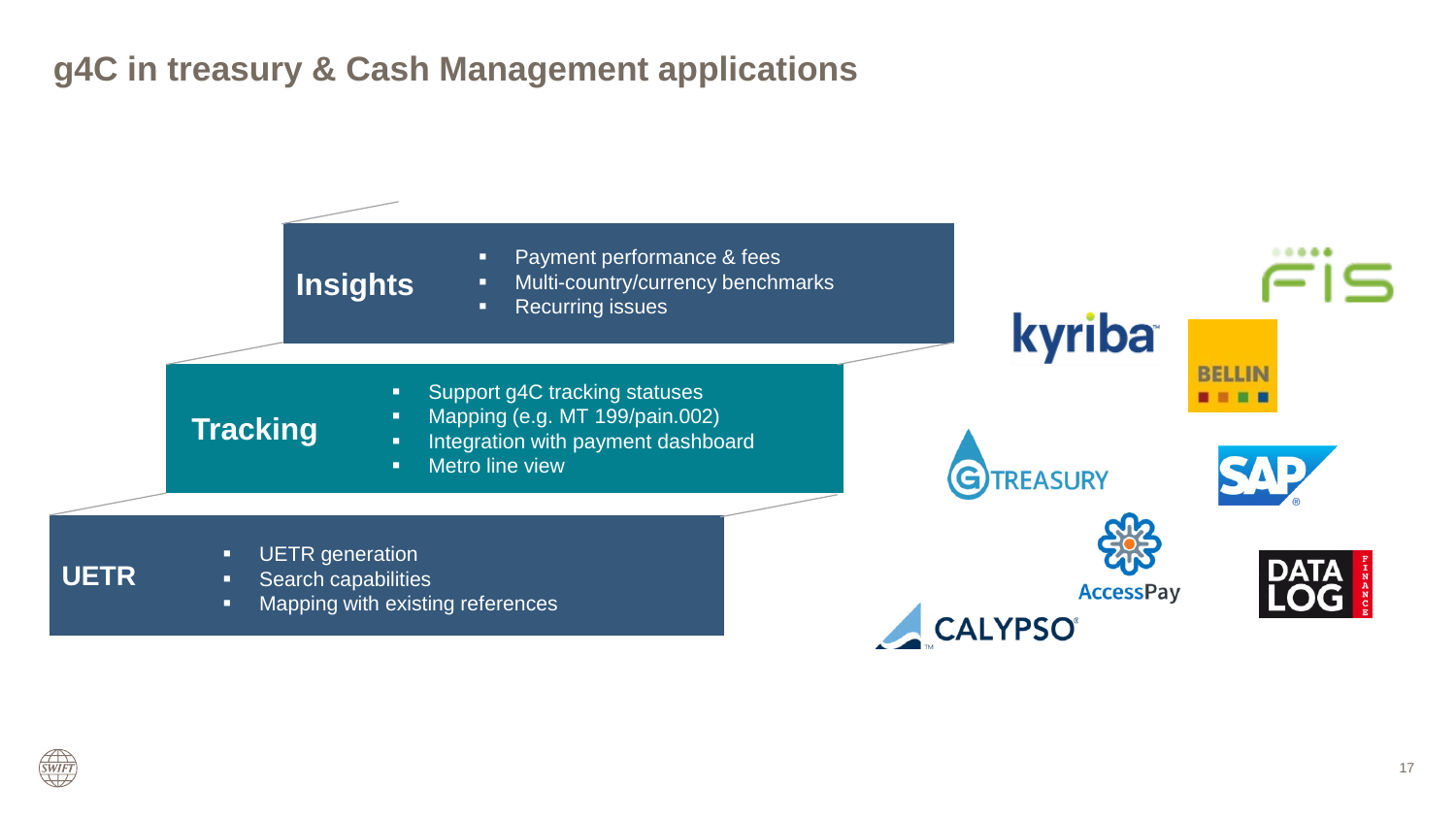# **g4C Roadmap**

### **Payment initiation & tracking**

(general availability, live in Q2 2019)



- **UETR generation by corporate**
- **■** Multi-bank payment confirmations
	- $\checkmark$  Tracking payments
- **•** Payment insights
	- ✓ Routing
	- ✓ FX & deducts
	- ✓ Performance (corridors, currencies)

**Payment advice & inbound tracking** (Pilot Q3 2019)



- Multi-bank payment advice
	- ✓ Tracking receivables
	- ✓ Earlier remittance data
- Collection insights
	- ✓ Debit confirmation on debtor's account
	- Routing

### **Request-to-pay** (PoC Q3 2019)



- Cross-border payment request
	- $\checkmark$  Predictability and visibility
	- ✓ Increased control over in and outflows
- **Enhance reconciliation** 
	- **Example UETR**
	- Automated payment advice and confirmations
- **Trusted environment to process payments** requests

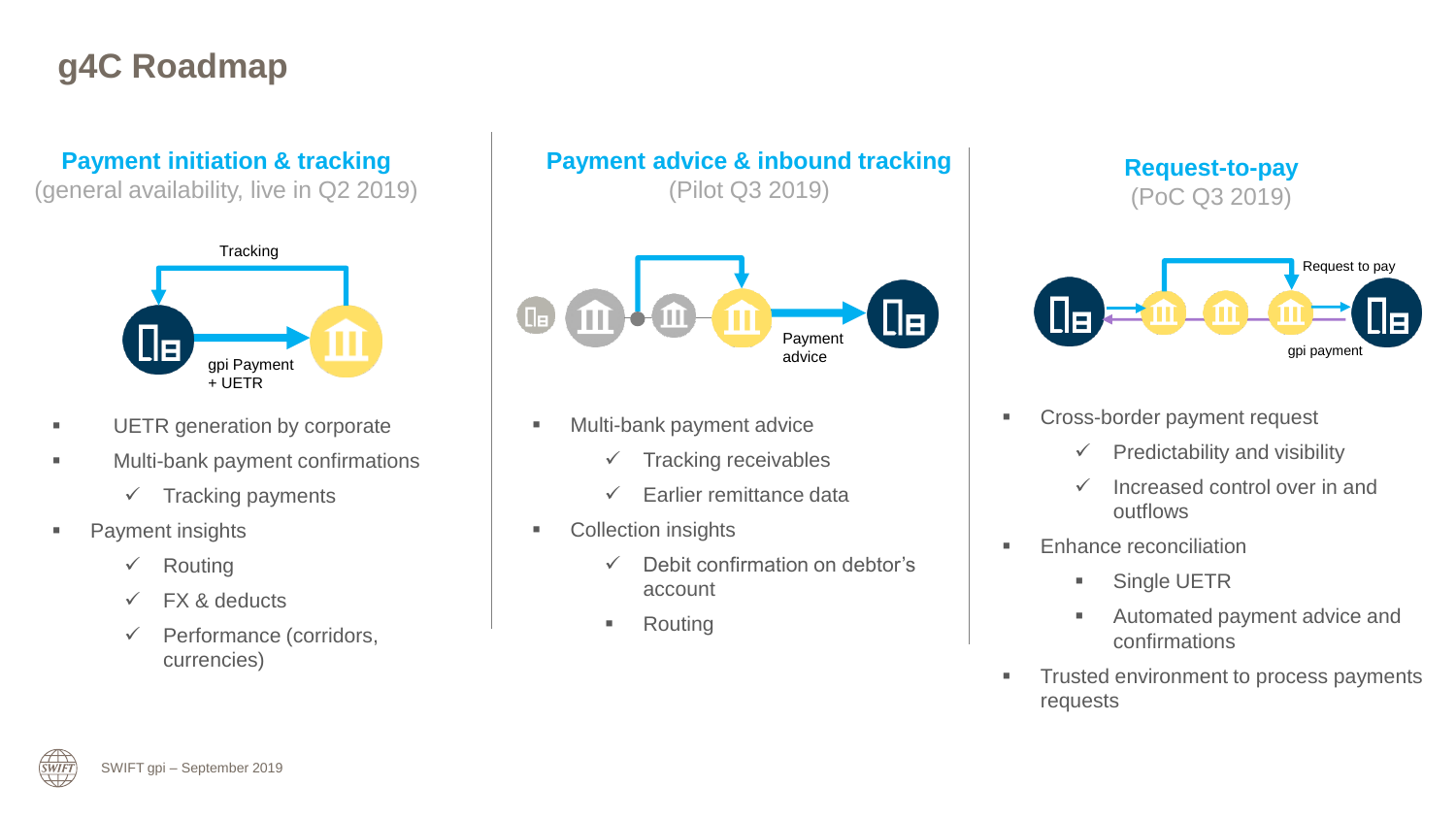# **SWIFTgpi for Corporates (g4C)**



# **Sebastian Niemeyer**

Market Manager Corporates Business, EMEA

**SWIFT**



**Abdessalem Lassoued**

Group Treasurer

**Ola Energy**